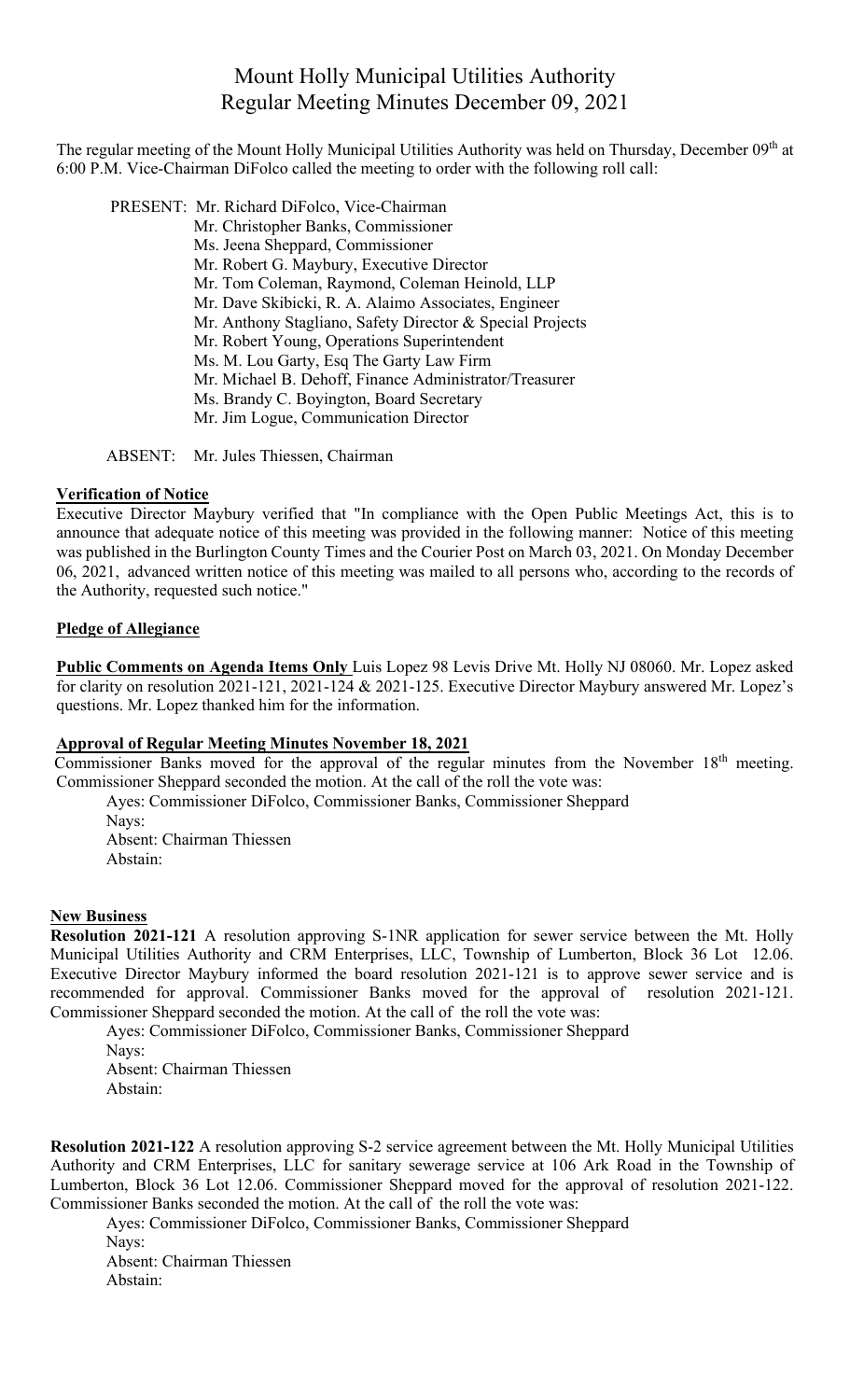**Resolution 2021-123** A resolution approving S-1NR application for sewer service between the Mt. Holly Municipal Utilities Authority and Blue Water Property Group LLC, Township of Hainesport, Block 24 Lot 4.01, 11, 12.01, 12.02, 12.03, 12.04 & 12.05. Executive Director Maybury explained this is for a 150,000 square foot warehouse and is approved and recommended for approval. Commissioner Sheppard asked if this project was approved by the Land Use Board. Executive Director Maybury confirmed it has been approved. Commissioner Banks moved for the approval of resolution 2021-123. Commissioner Sheppard seconded the motion. At the call of the roll the vote was:

Ayes: Commissioner DiFolco, Commissioner Banks, Commissioner Sheppard Nays: Absent: Chairman Thiessen Abstain:

**Resolution 2021-124** A resolution for partial release of performance bond file no. M-0031-0226. Executive Director informed the board this approves a fifty reduction in the established bond and is recommended for approval. Commissioner Sheppard moved for the approval of resolution 2021-124. Commissioner Banks seconded the motion. At the call of the roll the vote was:

Ayes: Commissioner DiFolco, Commissioner Banks, Commissioner Sheppard Navs: Absent: Chairman Thiessen Abstain:

**Resolution 2021-125** A resolution approving a refund to MHMUA employees. Commissioner Sheppard moved for the approval of resolution 2021-125. Commissioner Banks seconded the motion. At the call of the roll the vote was:

Ayes: Commissioner DiFolco, Commissioner Banks, Commissioner Sheppard Nays: Absent: Chairman Thiessen Abstain:

**Resolution 2021-126** A resolution approving salary and wage adjustments for management and other non-union personnel. Executive Director Maybury informed the board this is done every December and the recommendation is two and half percent based on the agreements with Local 172 and the Supervisors Agreement. Commissioner Banks moved for the approval of resolution 2021-126. Commissioner Sheppard seconded the motion. At the call of the roll the vote was:

Ayes: Commissioner DiFolco, Commissioner Banks, Commissioner Sheppard Nays: Absent: Chairman Thiessen Abstain:

**Resolution 2021-127** A resolution appointing the designated employee representative (DER) in accordance with 49 CFR part 40. Executive Director Maybury informed the board this resolution is to designate Anthony Stagliano and Robert Young to be the contact person for random testing for the CDL licensed operators results. Commissioner Banks moved for the approval of resolution 2021-127. Commissioner Sheppard seconded the motion. At the call of the roll the vote was:

Ayes: Commissioner DiFolco, Commissioner Banks, Commissioner Sheppard Nays: Absent: Chairman Thiessen Abstain:

**Resolution 2021-128** A resolution adopting the revisions to the personnel policies and procedures (EPL). Commissioner Banks moved for the approval of resolution 2021-128. Executive Director Maybury informed the board the updates to the EPL are required by the joint insurance fund and typically done every two years but was extended because of the pandemic. Executive Director Maybury continued stating Ms. Garty, Mr. Dehoff and himself have been working together on this round of updates. Ms. Garty explained these are standard updates with few changes in the law that applies the Authority to received discounts on the policy. Commissioner Sheppard seconded the motion. At the call of the roll the vote was:

Ayes: Commissioner DiFolco, Commissioner Banks, Commissioner Sheppard Navs: Absent: Chairman Thiessen

Abstain: